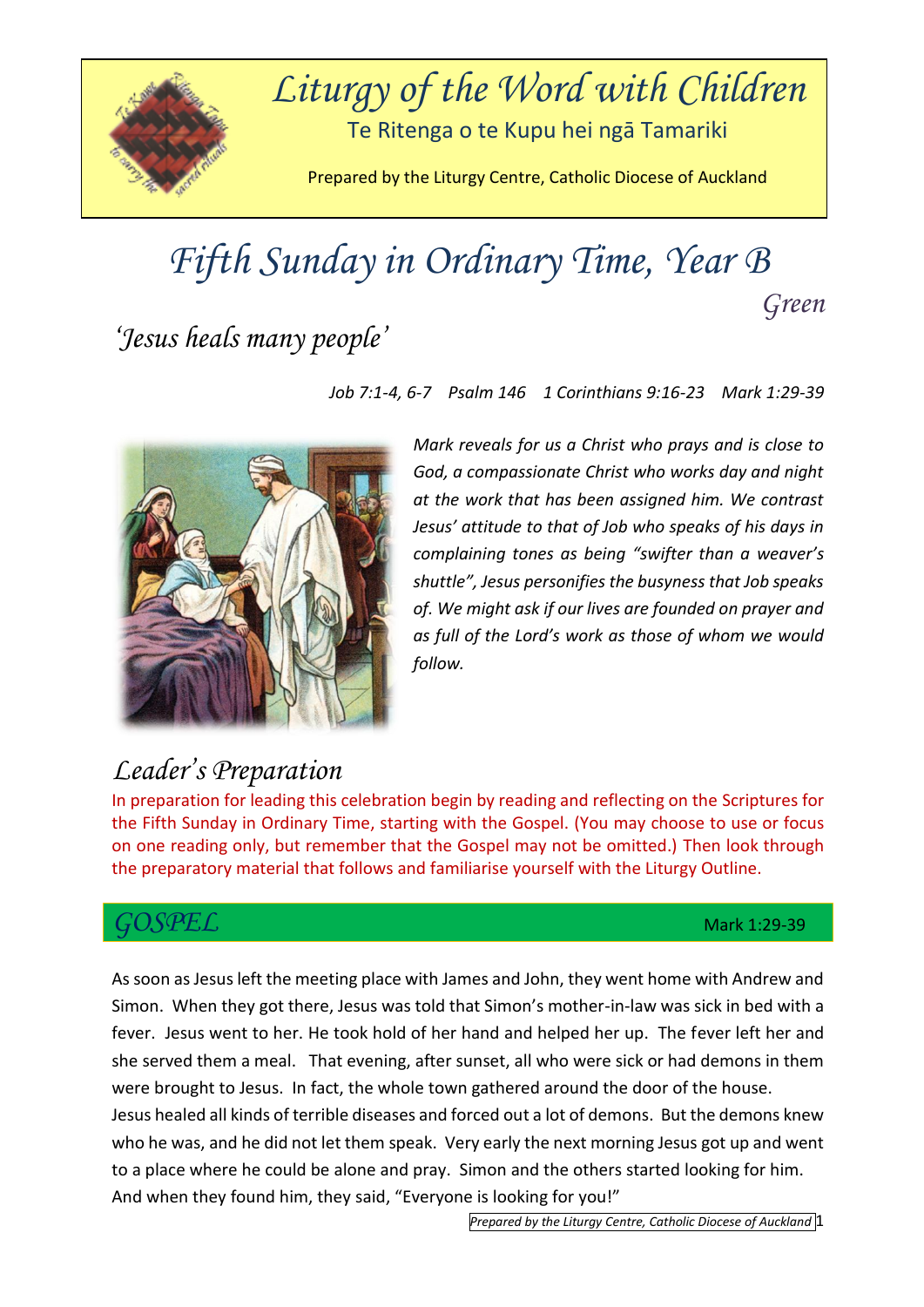Jesus replied, "We must go to the nearby towns, so that I can tell the good news to those people. This is why I have come." Then Jesus went to the Jewish meeting places everywhere in Galilee, where he preached and forced out demons.

#### *FIRST READING* Job 7:1-4 6-7

Job responded to his friend and said: "Life on earth is slavery! We spend our days like labourers. I am only a slave in search of shade, a labourer waiting for his wages. Each month of my life is meaningless, and all of my nights are miserable. While lying in my bed I ask, "How long before time to get up?" The night drags slowly on, as I toss and turn until the sun rises. "My days fly by more swiftly than the needle of a weaver, and they end without hope. Remember that my life is merely a breath, and I will never be happy again."

|           |                                                                                                                            | Psalm 146             |  |
|-----------|----------------------------------------------------------------------------------------------------------------------------|-----------------------|--|
| Response: | Praise the Lord who heals the broken-hearted.<br>Alleluia!<br>or                                                           |                       |  |
|           | Shout praises to the Lord! Our God is kind,<br>And it is right and good to sing praises to him. R.                         |                       |  |
|           | He decided how many stars there would be in the sky<br>And gave each one a name. R.                                        |                       |  |
|           | Our Lord is great and powerful. He understands everything.<br>Celebrate and sing! Play your harps for the Lord our God. R. |                       |  |
|           |                                                                                                                            | 1 Corinthians 9:16-23 |  |

Brothers and sisters: I don't have any reason to brag about preaching the good news. Preaching is something that God told me to do, and if I don't do it, I am doomed. If I preach because I want to, I will be paid. But even if I don't want to, it is still something that God has sent me to do. What pay am I given? It is the chance to preach the good news free of charge and not to use the privileges that are mine because I am a preacher.

> Scriptures from the Lectionary for Masses with Children (CEV) *© Archdiocese of Chicago LTP. 1994 Used with permission*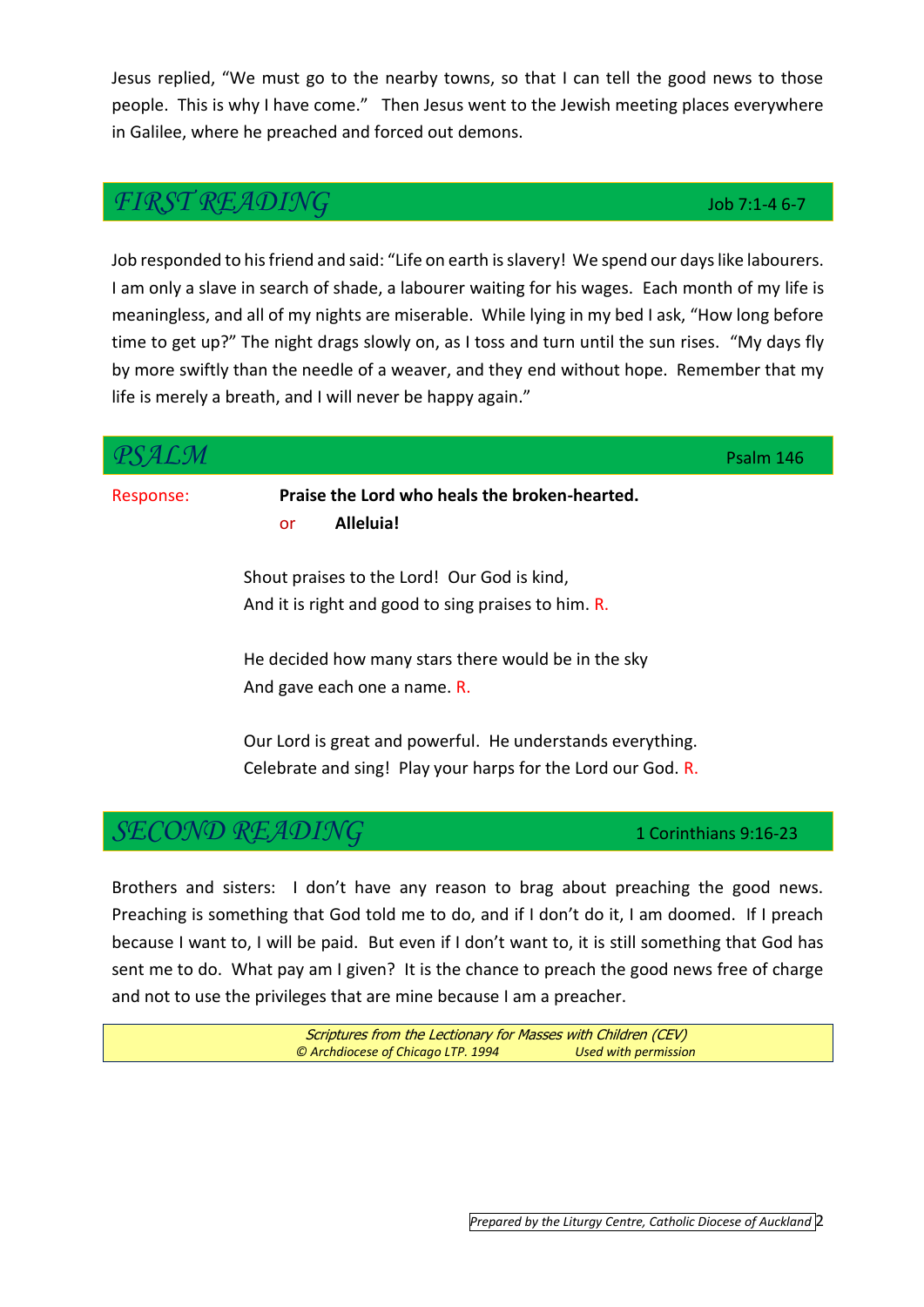## *Background to the Readings for Leaders*

The story of Job is interesting and well worth reading as background to today's readings. Job was successful, well off with a nice home and family, and religious. God is proud of him but Satan says he might not be so religious if he was less fortunate. So God lets Satan test Job and find out. Poor Job loses everything including his health. His friends are not much help to him, they suggest he must have done something wrong to deserve such bad luck. When finally Job turns to God for answers he begins to understand that he cannot expect to fathom the ways of God and eventually his former lifestyle is restored. In today's reading we have a picture of a good man suffering undeservedly. Life is without joy and hope because Job is full of self-pity.

The Gospel of last week and today could be called, "A Day in the Life of Jesus". They follow on from each other in the Gospel of Mark. The day begins for Jesus with teaching and confronting evil at the synagogue. Then going to Simon and Andrew's house and finding Simon's motherin-law lying sick with fever, he heals her, not only to cure her fever but so that she might serve them. — Mark thus emphasises that Jesus heals in order that we might be better able to do his work. When the Sabbath is officially over at sundown the townspeople bring the sick and possessed for Jesus to heal, others come too, to witness the miracles. In the early hours of the next morning, some hours before daybreak, Jesus rises and goes to a lonely place to pray.

#### *Images from the Readings*

- Helped her up
- Alone to pray
- God has sent me
- Heals the broken hearted

#### *Reflection for Leaders*

Mark seems to be emphasising the purpose of Jesus' mission — to teach and to heal so that we might be free to serve God. We too need to look to healing people both by our physical support and by helping free their spirits from any material and psychological bondage. Jesus seems to shy away from the direction his mission is beginning to take, or the consequences of his mission, — the crowds wanting miracles and coming to witness miracles, almost as if he is unprepared for this sensationalism and emotion, being prepared for teaching and fulfilling the Word and perhaps

knowing that all the clamour attached to his healing miracles was not where he wanted the focus to be. This becomes even clearer in next week's reading from Mark where after curing a man with leprosy Jesus tells him to tell nobody of his cure. Or perhaps this is because he doesn't want his disciples to recognise him as the Messiah who is to die and rise again, just yet.



We are reminded that the cure of a person, the setting free from sicknesses of the body and mind, is a freeing to serve others and God in a more complete way.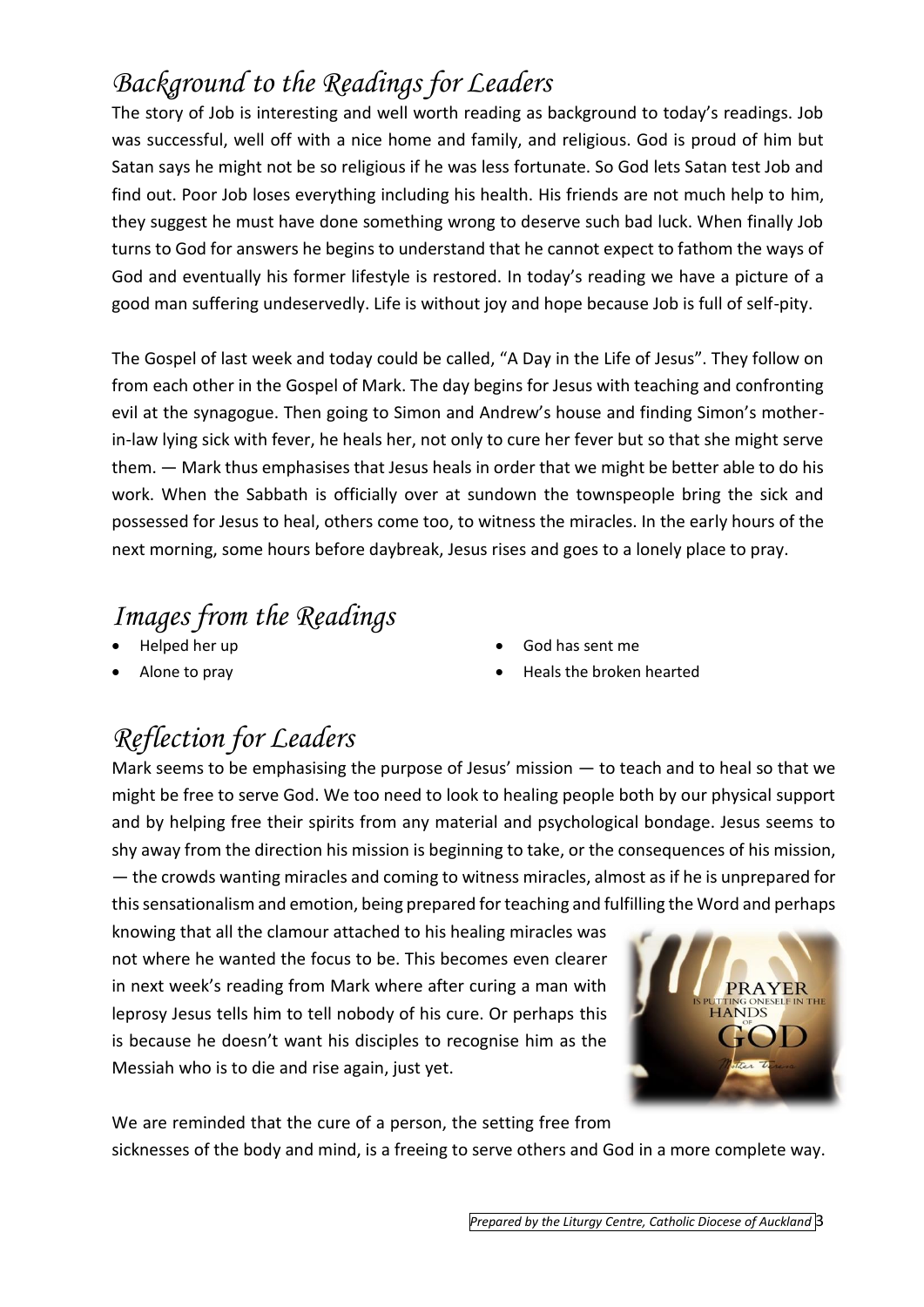We are reminded in the Book of Job that God's ways are not our ways. Though the hardship that afflicted Job might be seen by us to be unjust, the actions of God cannot be viewed with the same human outlook. We can emphasise with the children today the value of daily prayer in our lives. That our lives need to be connected each day to God's love and being connected can then do the work of following in the footsteps of our Saviour.

#### *Reflecting on the Readings with the children*

Before Sunday read over the suggested discussion points given in the Leader's Liturgy Outline. With the 8-12 year olds: First, listen to the children's own responses to the Reading/s and then, if needed, use some of the discussion starters suggested.

With the 5-7 year olds: Adapt some of the questions in the 8-12 material and then join with the older group for the 'Liturgical Action'*.* 

#### *Suggested Focus*

Prepare a focus for the area where the children's Liturgy of the Word is to be held: Green cloth (ordinary time), Lectionary, candle,

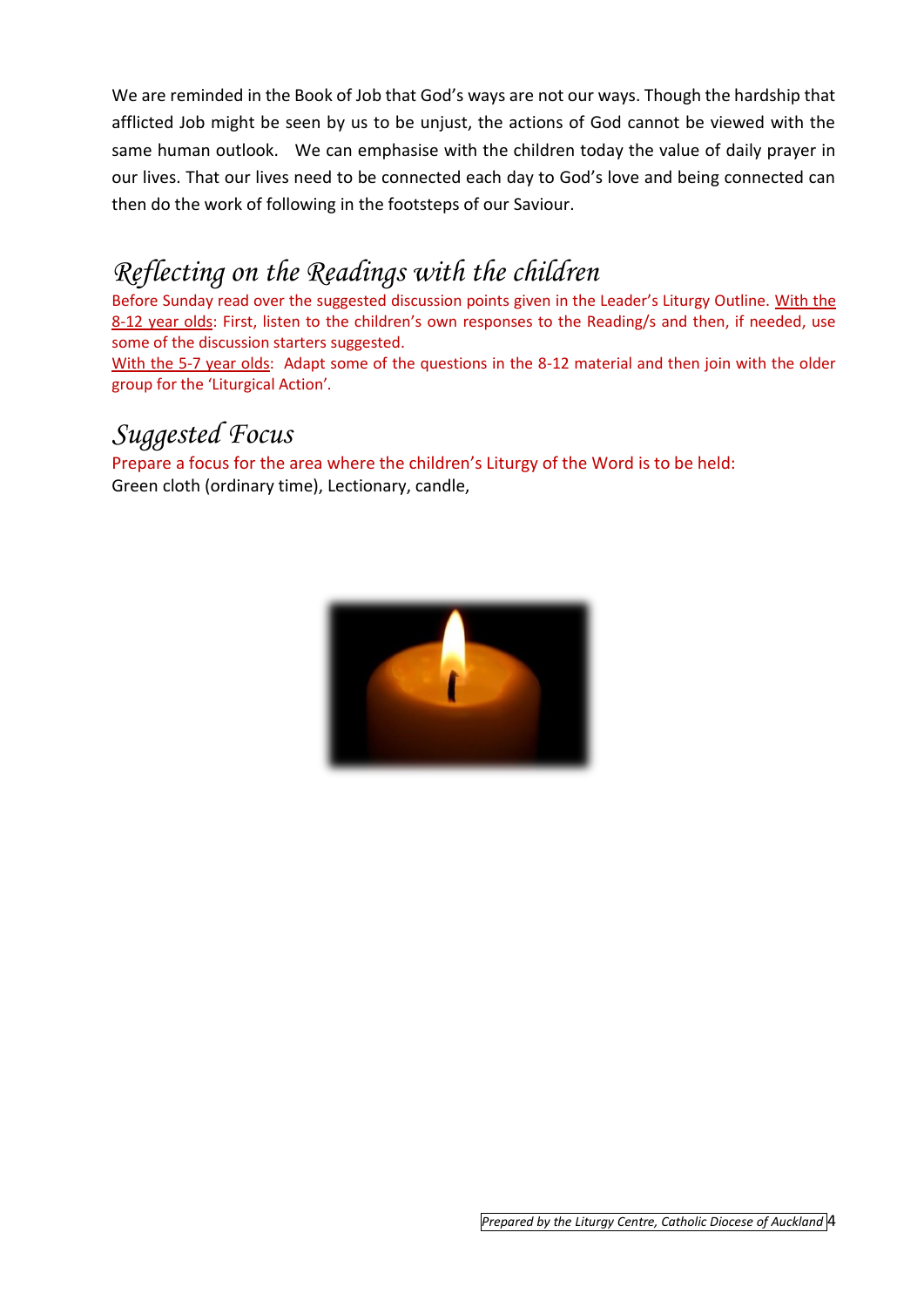## *LEADER'S LITURGY OUTLINE Fifth Sunday in Ordinary Time, Year B*

At a suitable moment after the Opening Rites, but before the First Reading is proclaimed, the children are presented with the Children's Lectionary and a candle and sent, with their ministers, to the place where they will celebrate their own Liturgy of the Word, with words of dismissal such as the following:

#### *INVITATION – Pōwhiri*

|                              | I invite the children to join in the procession for their<br>celebration of the Liturgy of the Word.        |
|------------------------------|-------------------------------------------------------------------------------------------------------------|
| To the Minister of the Word: | Receive this Book of Readings and proclaim God's Word<br>faithfully to the children entrusted to your care. |
|                              | Receive this candle as the light of Christ who is present in<br>his Word.                                   |

#### *PROCESSION WITH THE BOOK OF READINGS – Te Kapa o te Pukapuka Tapu*

#### *WELCOME – Ko te whakatau*

Leader: God our Creator, You show us how to live. Help us to follow the life and teachings of Jesus, your Son, so that our lives will be pleasing to you and helpful to others.

℞ **Amen.**

#### *First Reading: Job 7:1-4, 6-7*

(if used) The Word of the Lord / Ko te Kupu a te Ariki **Thanks be to God / Whakamoemiti ki te Atua**

| Psalm 146 | Response: |     | Praise the Lord who heals the broken-hearted. |  |
|-----------|-----------|-----|-----------------------------------------------|--|
|           |           | nr. | Alleluia!                                     |  |

*Second Reading: 1 Corinthians 9:16-23*

The Word of the Lord / Ko te Kupu a te Ariki **Thanks be to God / Whakamoemiti ki te Atua**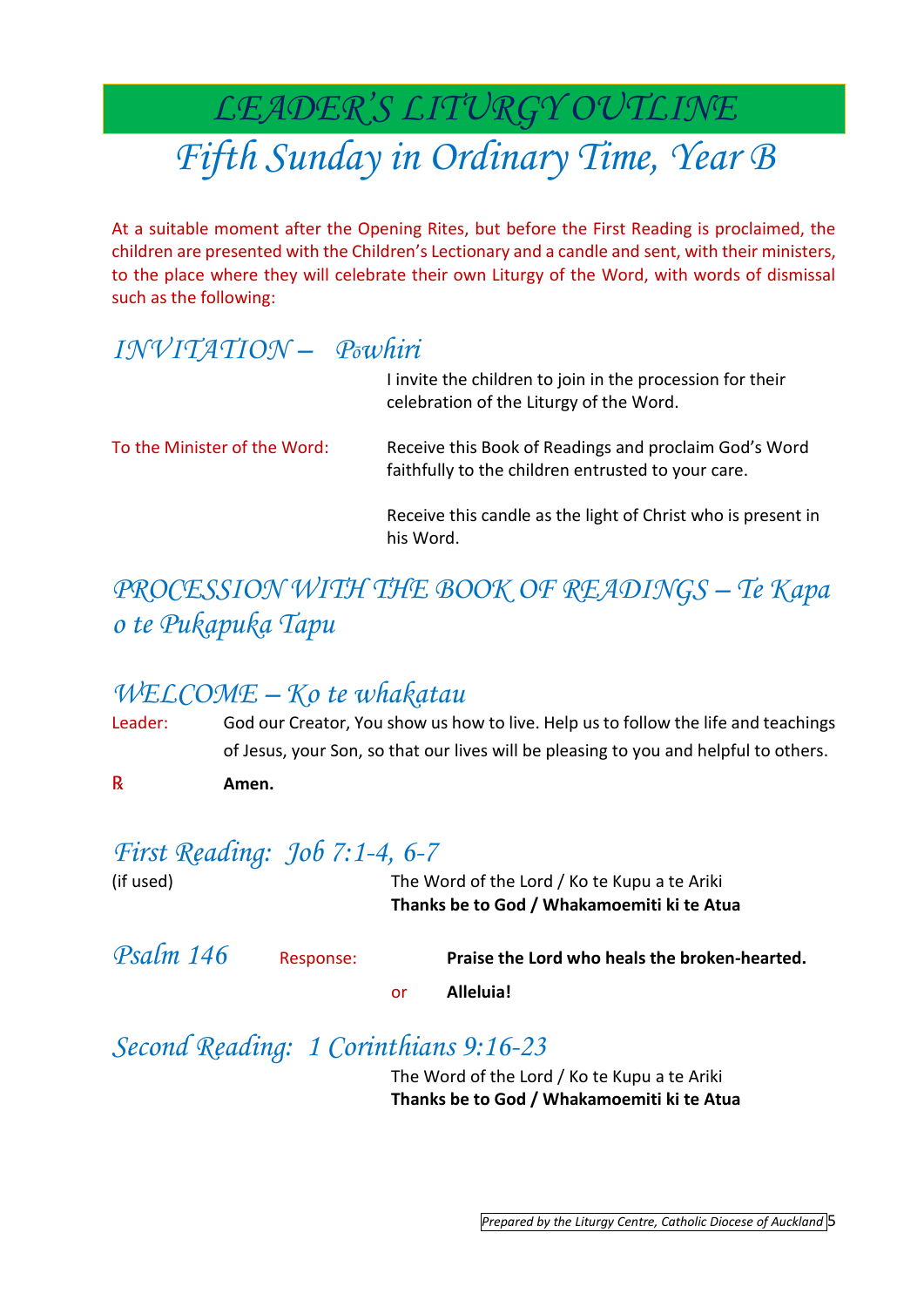*GOSPEL ACCLAMATION (Sing) Music © 2011 Maria Guzzo*



#### *Gospel: Mark 1:29-39*

| Minister of the Word:                  | A reading from the Holy Gospel according to Mark                                                                  |
|----------------------------------------|-------------------------------------------------------------------------------------------------------------------|
| Children:                              | Glory to you, O Lord / Korōria ki ā koe, e te Ariki                                                               |
| At the end of the Gospel:<br>Children: | The Gospel of the Lord<br>Praise to you, Lord Jesus Christ / Kia whakanuja rā koe, e te<br>Ariki, e Hēhu Karaiti. |

#### *REFLECTING ON THE READINGS WITH THE CHILDREN – Whai Whakaaro*

**8-12 year olds:** *Suggested Beginning: A good place to begin is with the question: What did you hear?* Allow each child the opportunity to respond in their own words to hearing the Word of *God. Then begin a general discussion, building on these responses, perhaps using some prepared questions, like the following, to stimulate ideas.* 

- What part do you remember most from the readings?
- What actions did Jesus perform in the Gospel?
- and when he left the village where he had been, where did he go? and what did he do?

**5-7 year olds**: Adapt some of the questions in the 8-12 material and then join with the older group for the 'Liturgical Action'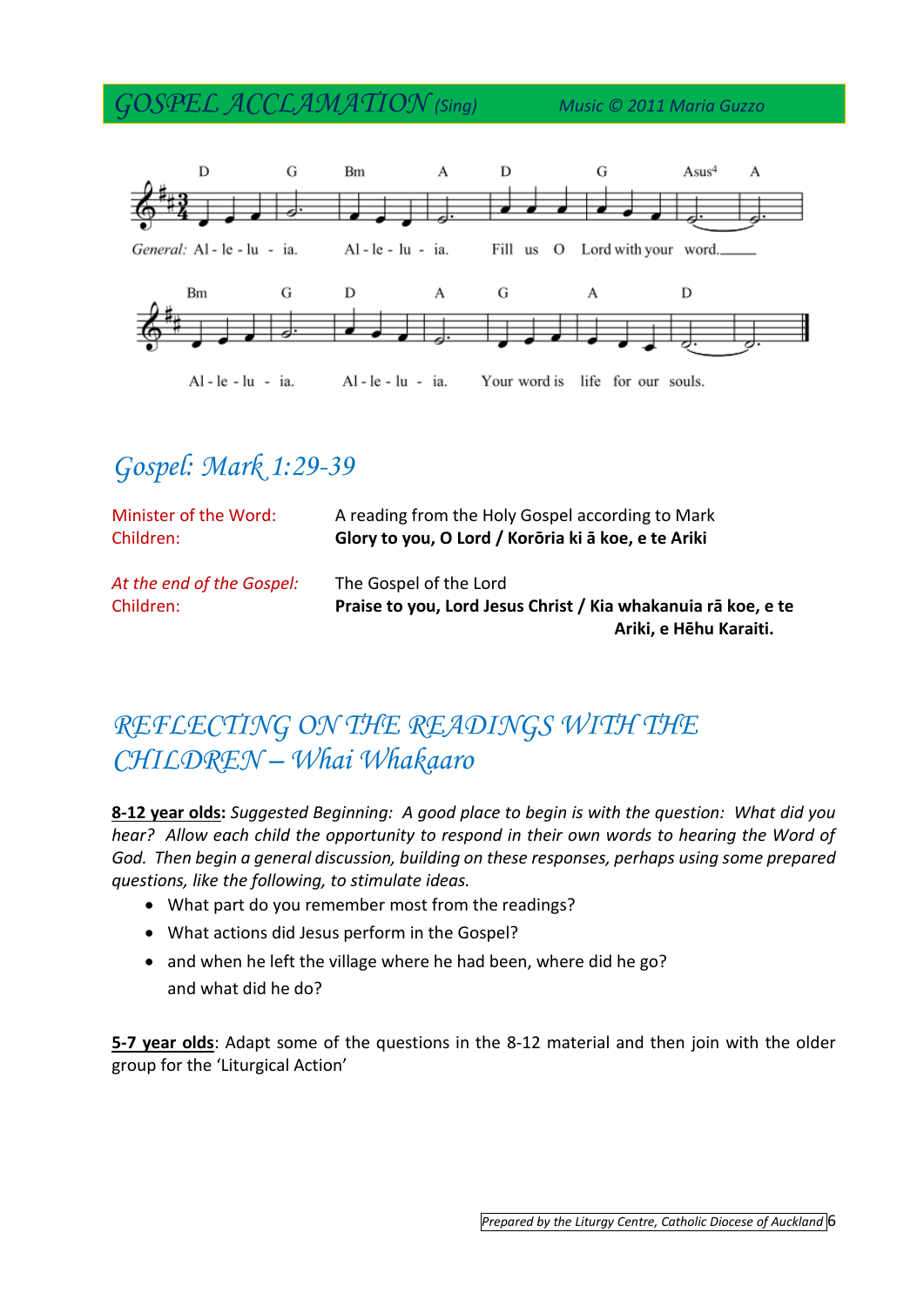## *LITURGICAL ACTION – Ko te Ritenga Karakia*

Create a special place to pray the Lord's Prayer today, somewhere quiet and separate from the area used for the liturgy — maybe outside. When we pray the Lord's Prayer have the children stand and raise their hands in supplication to God, try to give the prayer special meaning.

Our Father who art in Heaven, Hallowed be thy name; Thy kingdom come Thy will be done On earth as it is in heaven. Give us this day our daily bread; And forgive us our trespasses As we forgive those who trespass against us; And lead us not into temptation, But deliver us from evil. Amen

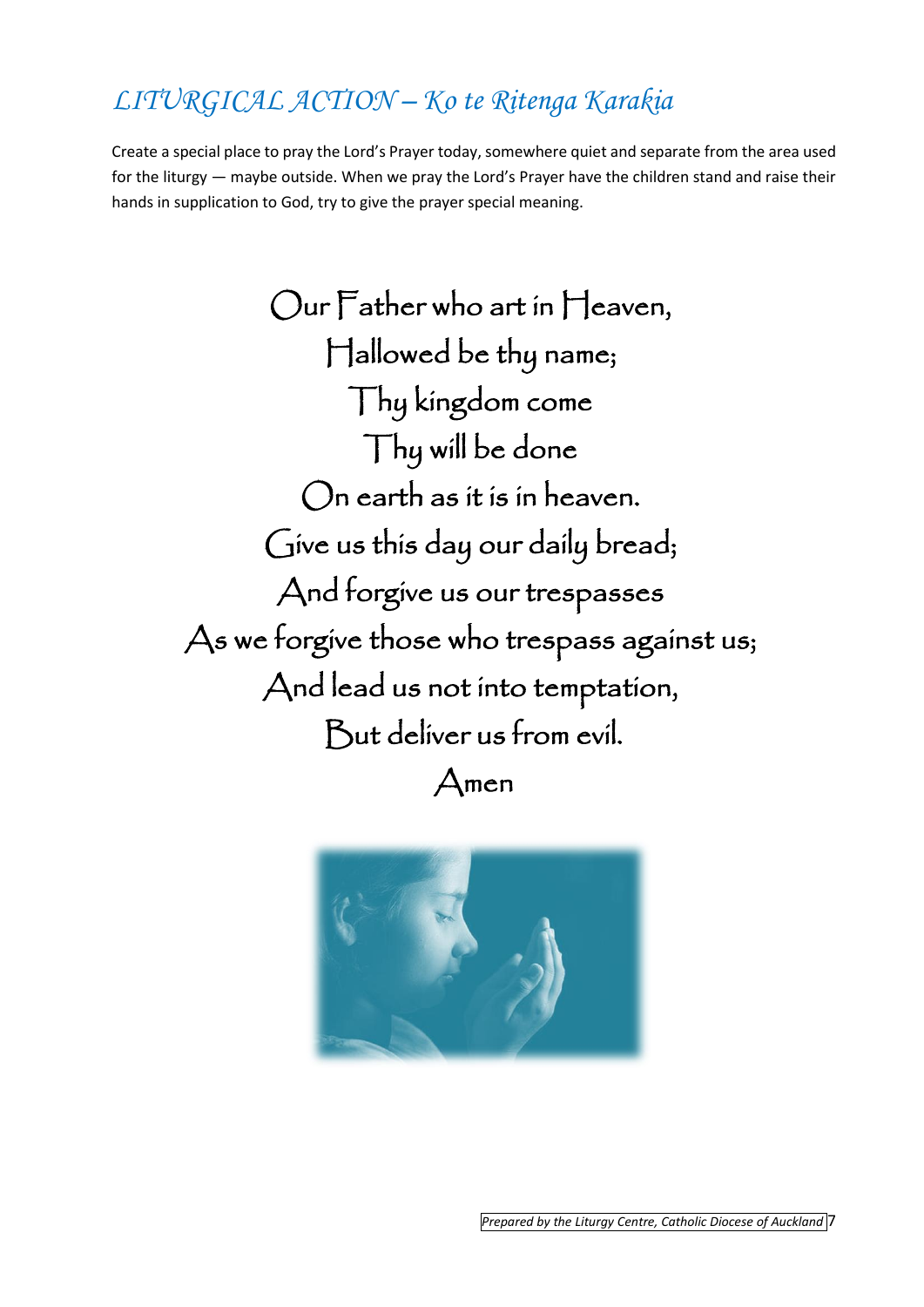#### *PROFESSION OF FAITH – Panui o te Whakapono*

We believe in God the Father. who made the whole world. We believe in Jesus Christ, the Son of God, who was born in Bethlehem and lived among us, who died on the cross for us, and rose from the dead. We believe in the Holy Spirit who brings life and love to us all. We believe that the Church is one family, and that one day we will share everlasting life with God in heaven. Amen.

#### *PRAYER OF THE FAITHFUL – Te Īnoīnga o te Hunga Whakapono*

(Here are some suggested intercessions; you are encouraged to compose your own according to the age and experience of the children)

Leader: With strong faith and hope let us pray to God for our needs. For the Church, the community of believers. Let us pray to the Lord  $R$  Lord hear our prayer or **E te Ariki whakarongo mai rā ki a mātou** For an end to violence in the world. Let us pray to the Lord  $R$  Lord hear our prayer or **E te Ariki whakarongo mai rā ki a mātou** That all the different people of our land will be blessed with love for each other. Let us pray to the Lord  $R$  Lord hear our prayer or **E te Ariki whakarongo mai rā ki a mātou** That we will always respect others and the world we live in. Let us pray to the Lord  $R$  Lord hear our prayer or **E te Ariki whakarongo mai rā ki a mātou** Leader: God of light and peace, give your abundant blessings to us and to those for whom we pray through Jesus Christ our Lord. All: Amen

The children re-join the assembly before the prayers over the gifts.